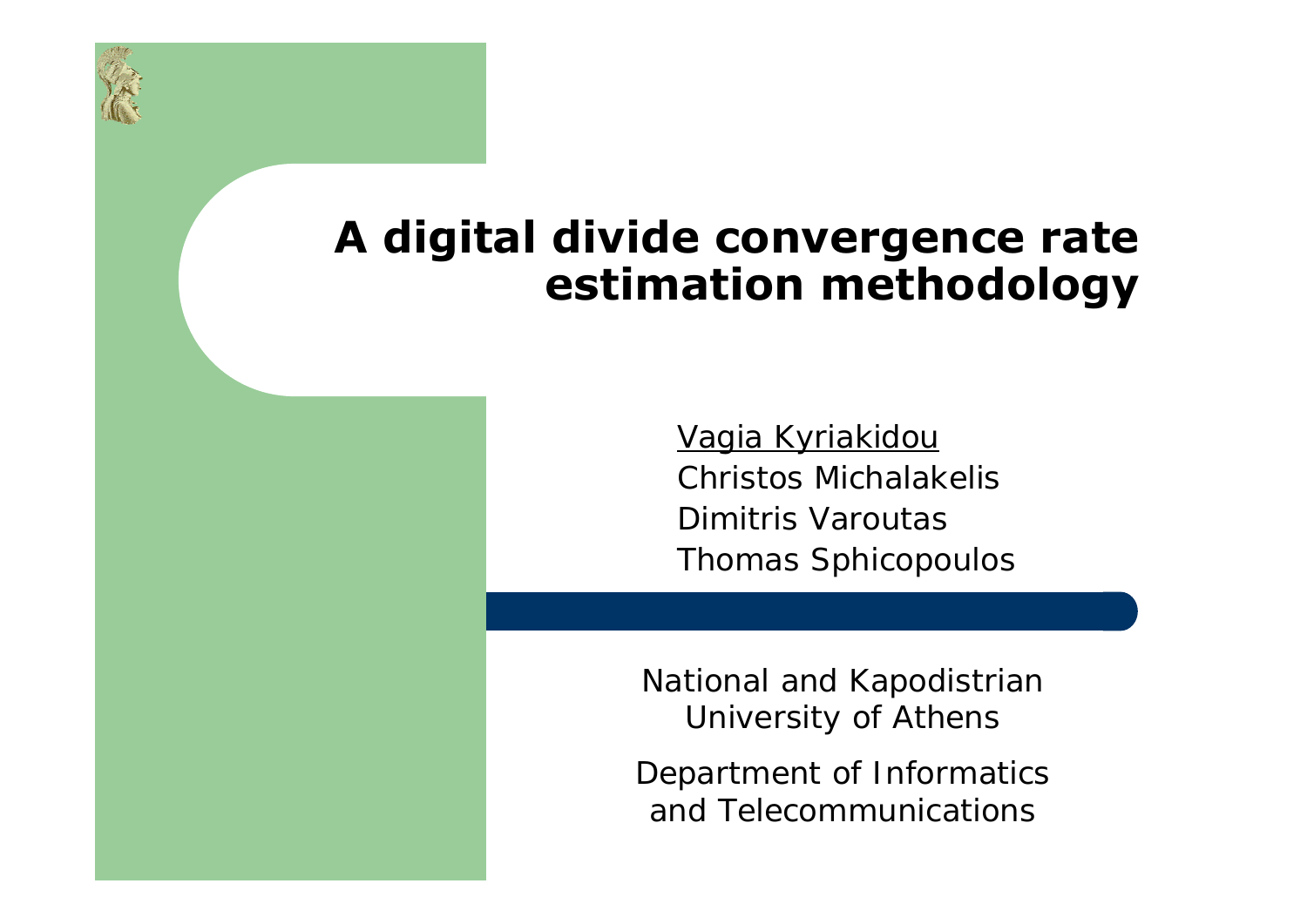# **Outline**

- How digital divide is estimated?
- When digital convergence is expected?
- Convergence methodology
- Evaluation results
- Conclusions and Future directions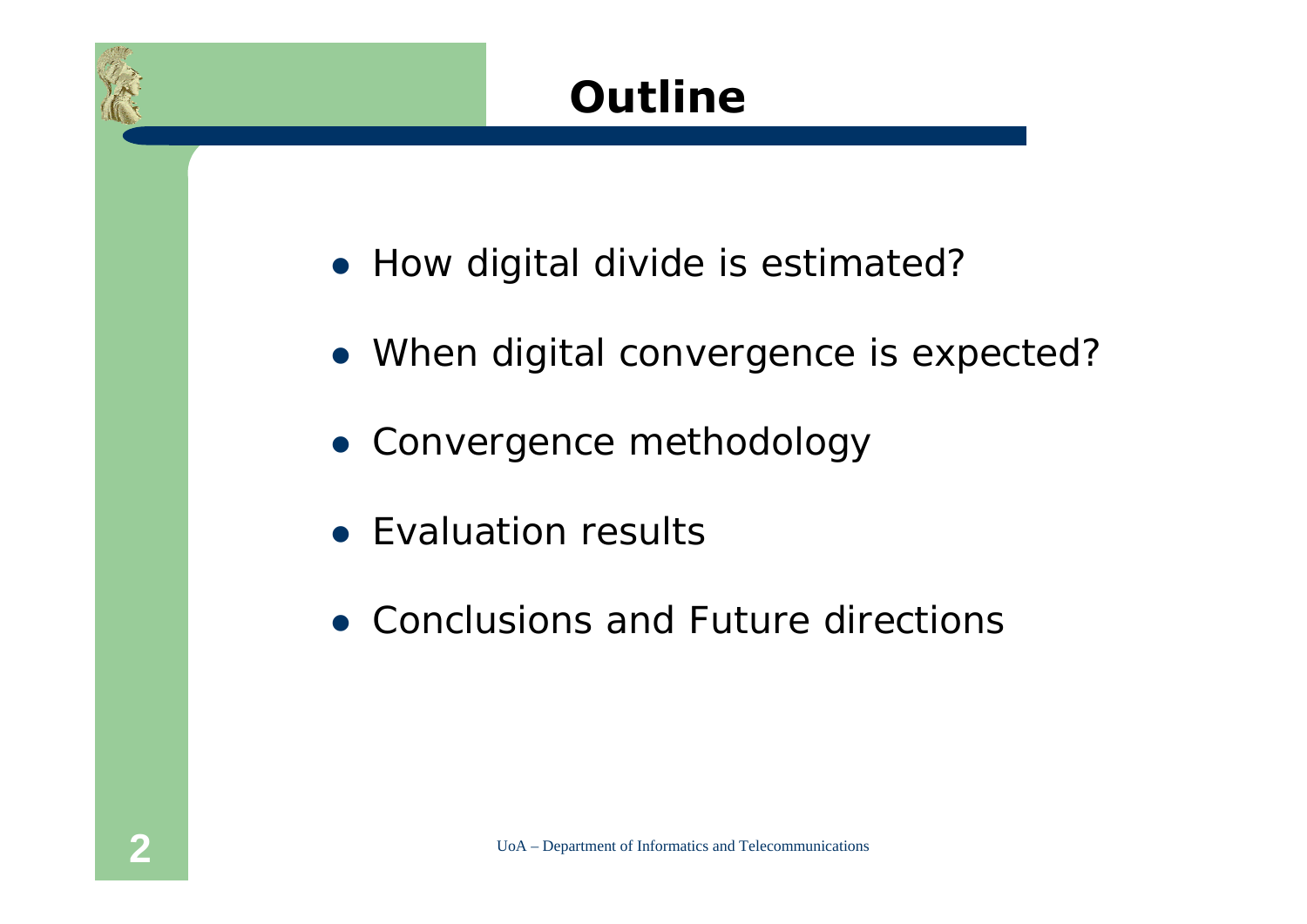### **The concept of Digital Divide**

Digital Divide, established in 1990s, describes perceived growing gap between those who have access and the skills to use ICT,

and those who have limited or no access.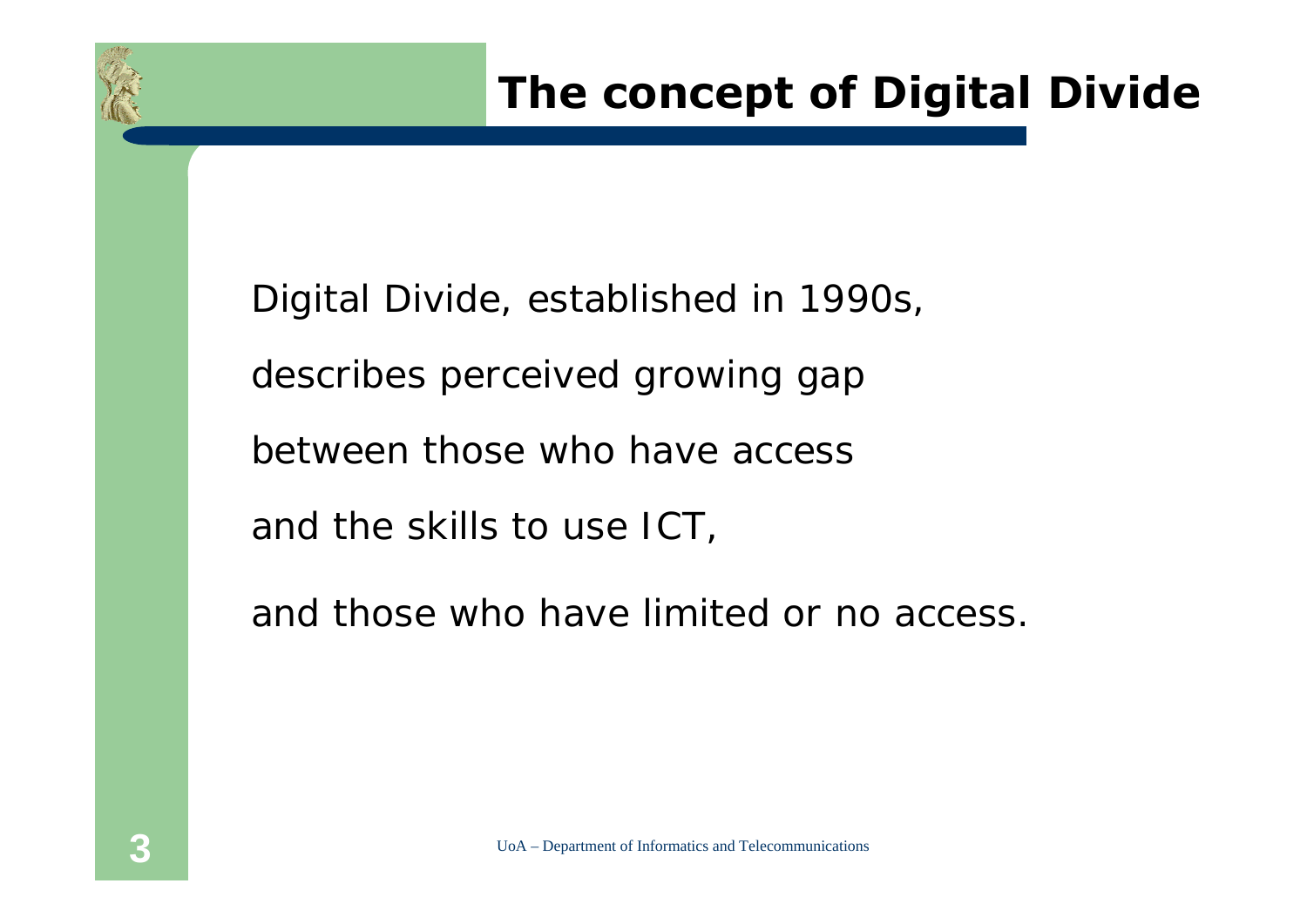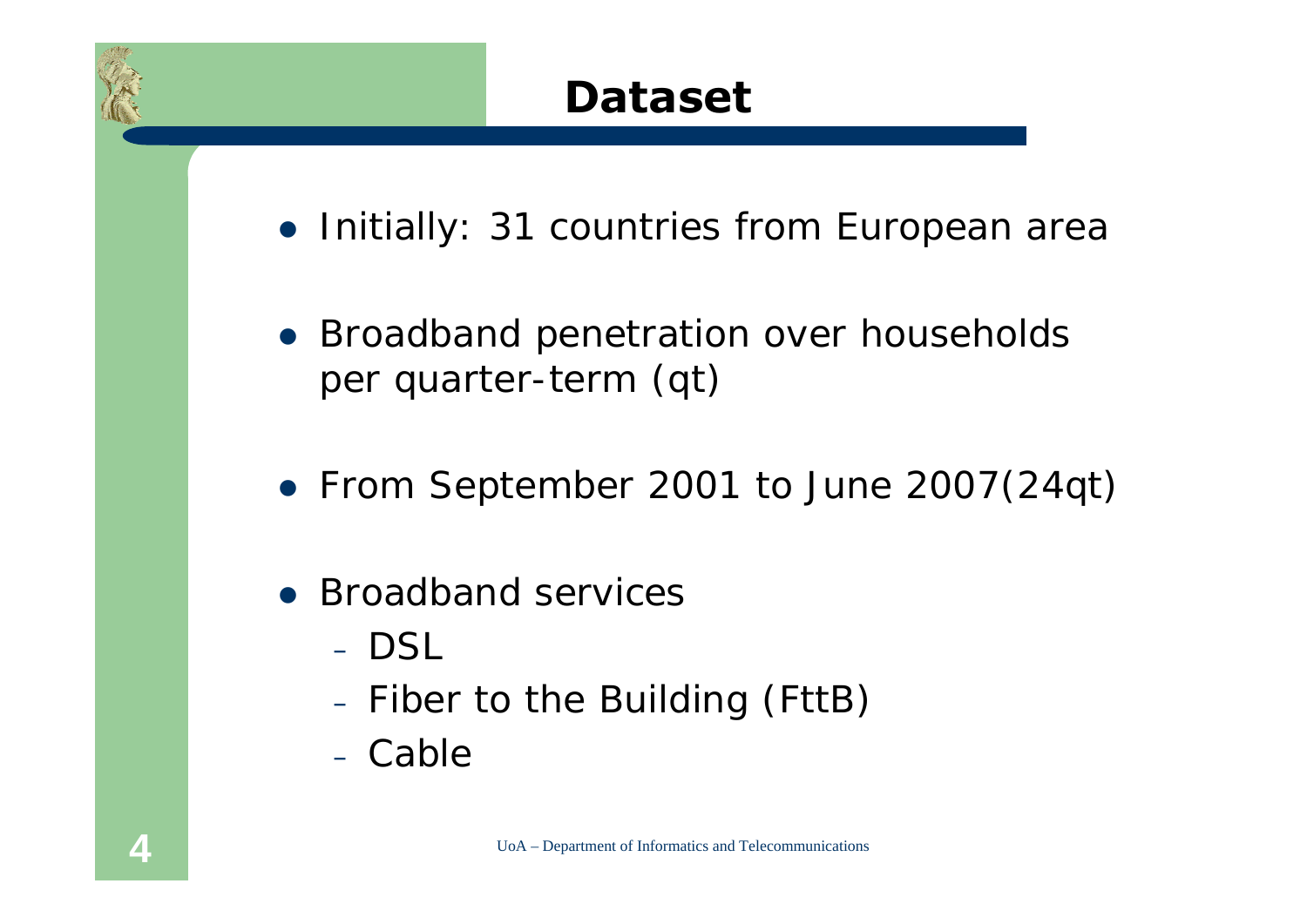

**Methodology (1)**

Average penetration is calculated for the last quarter term

Based on the result countries are separated in two sub sets

First one consists of countries with penetration rate above AVG

Second one consists of countries with penetration rate below AVG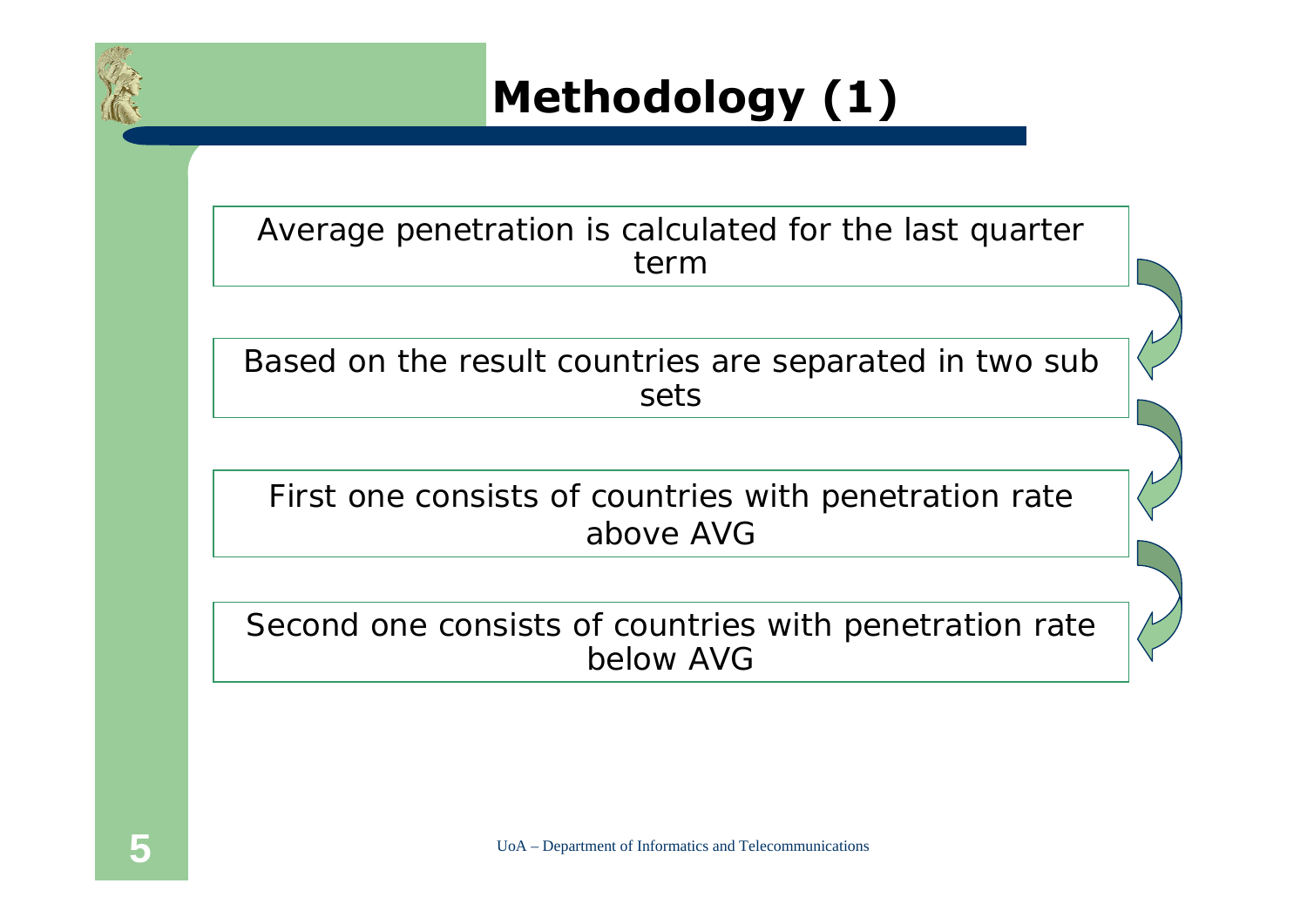

**Methodology (2)**

Historical data were sorted in decreasing order according to rank size rule

Data are normalized and expressed as a percentage of penetration of the leading country

The deviations are calculated

The resulting time series of the calculated Deviations is plotted against time (qt)

Results are approximated by a suitable function

UoA – Department of Informatics and Telecommunications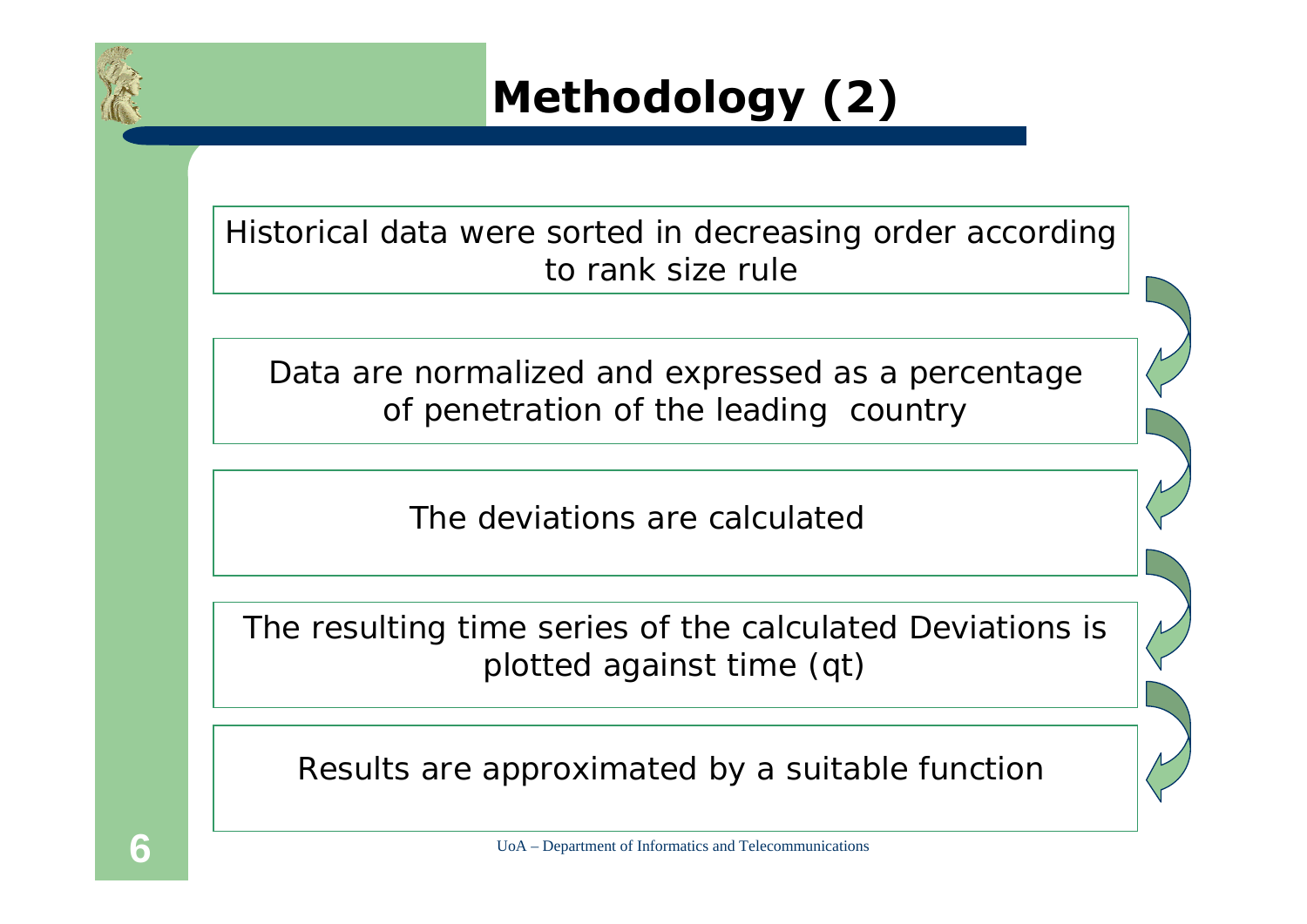#### **Candidate Models…**

$$
Linear = \alpha + \beta * x
$$

$$
Exponential = \exp(\alpha + \beta * x)
$$

$$
Polynomial = \frac{1}{\alpha + \beta * x}
$$

$$
Logarithmic = \ln(\alpha + \beta * x)
$$

UoA – Department of Informatics and Telecommunications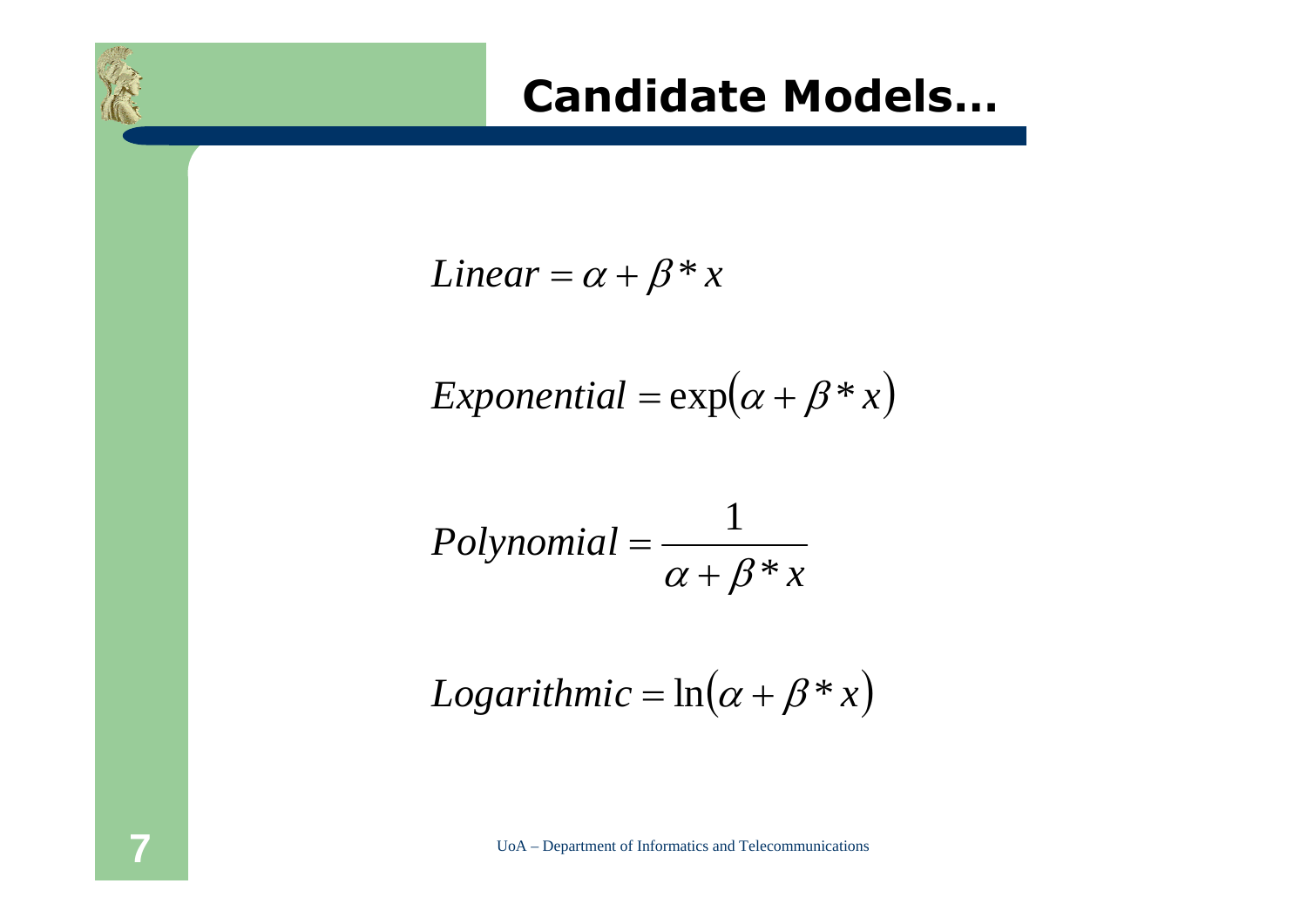

## **Statistical measures**

| <b>Model</b>                     | <b>R-square</b> | <b>MSE</b> |  |  |  |  |
|----------------------------------|-----------------|------------|--|--|--|--|
| <b>Above Average Penetration</b> |                 |            |  |  |  |  |
| Linear                           | 98.13%          | 0.0029     |  |  |  |  |
| Exponential                      | 97.89%          | 0.0032     |  |  |  |  |
| Polynomial                       | 96.43%          | 0.0054     |  |  |  |  |
| Logarithmic                      | 94.67%          | 0.0081     |  |  |  |  |
| <b>Below Average Penetration</b> |                 |            |  |  |  |  |
| Linear                           | 91.66%          | 0.015      |  |  |  |  |
| Exponential                      | 88.15%          | 0.021      |  |  |  |  |
| Polynomial                       | 84.45%          | 0.028      |  |  |  |  |
| Logarithmic                      | 98.47%          | 0.0027     |  |  |  |  |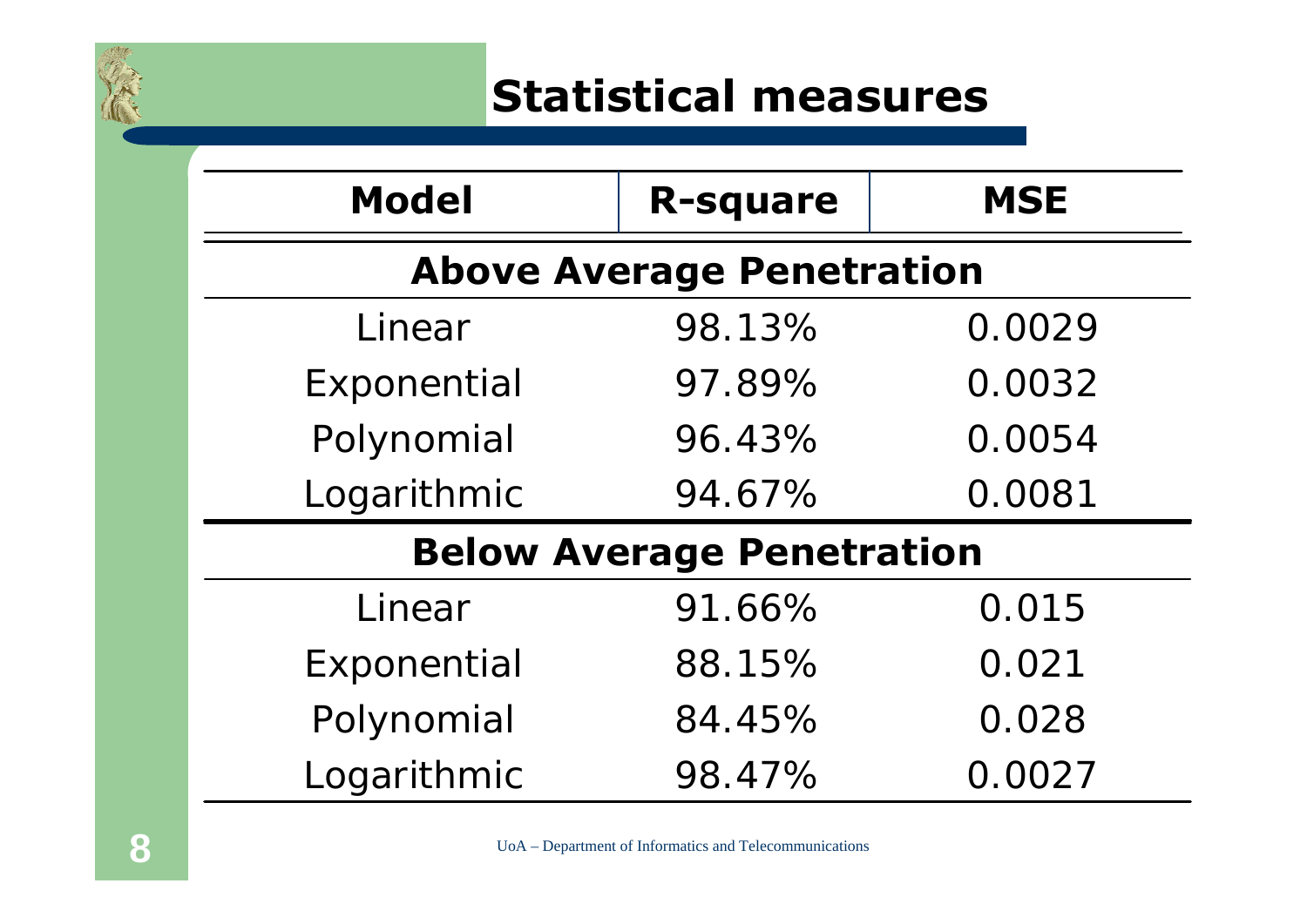#### **Above average penetration**



UoA – Department of Informatics and Telecommunications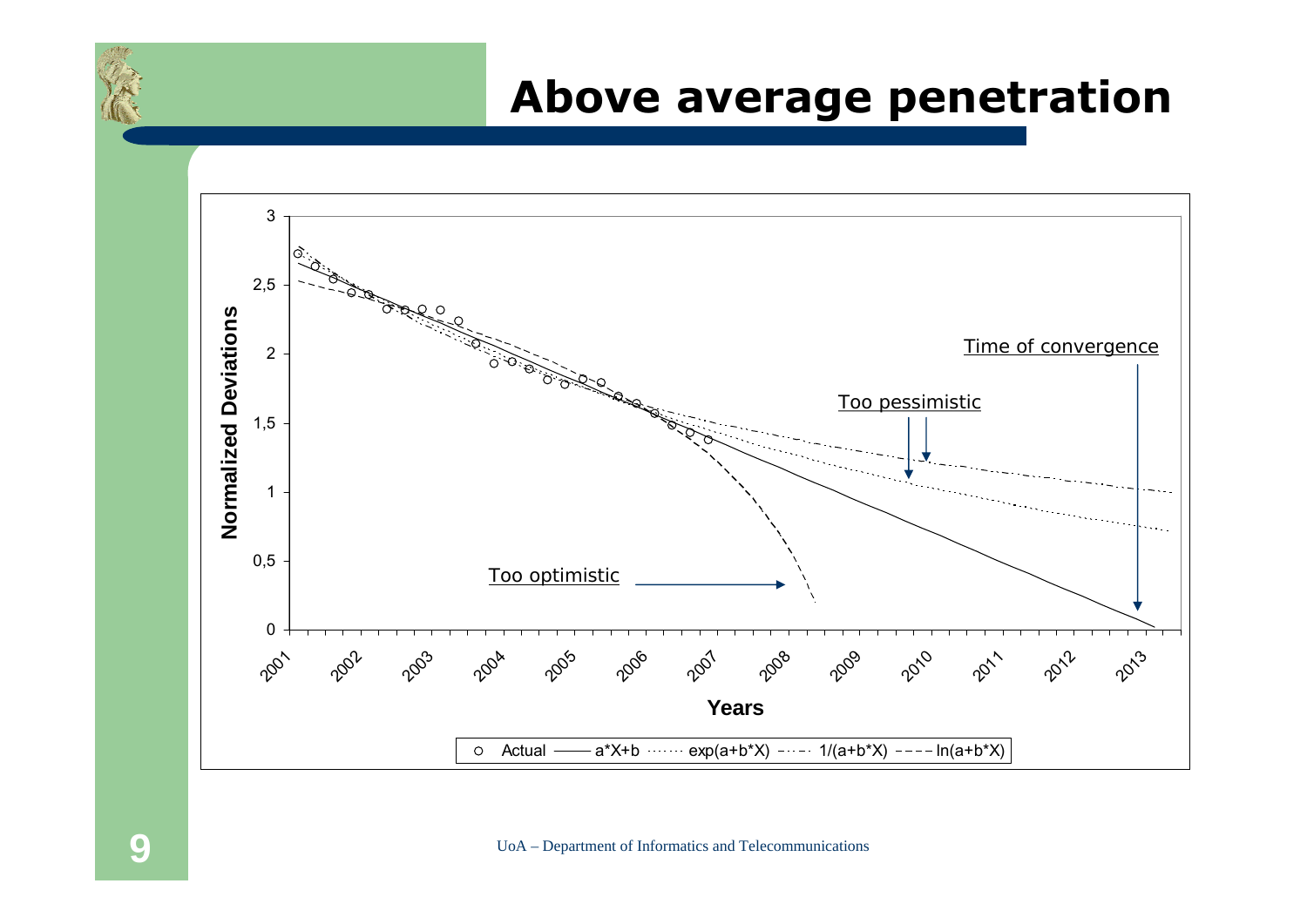#### **Below average penetration**



UoA – Department of Informatics and Telecommunications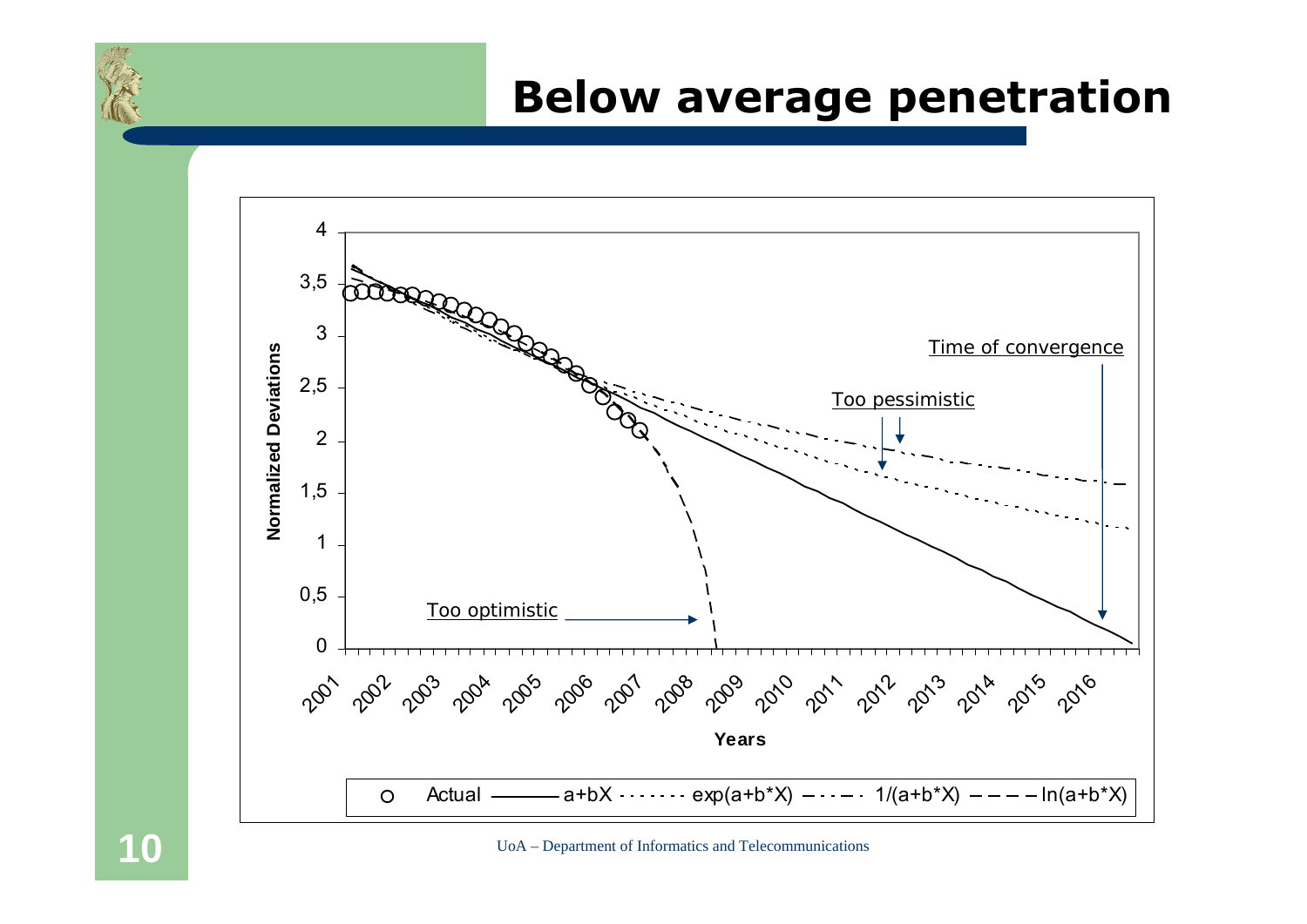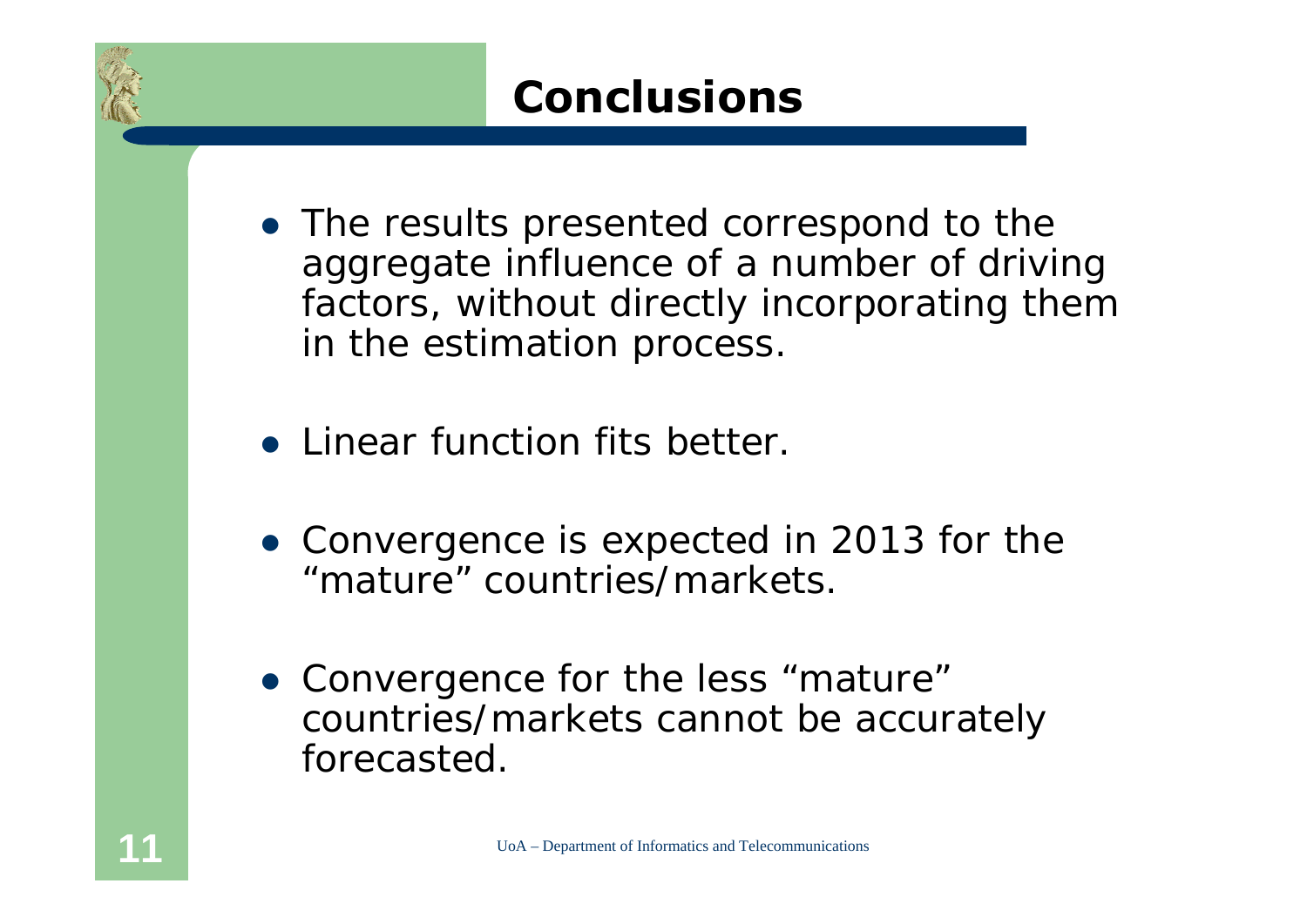## **Future directions**

- Study of the process of digital convergence into a micro level, by estimating the influence of the driving factors (e.g. income, age, education, subsidization).
- Impact of each country's penetration rate to the total convergence process.
- New estimation methodology of digital convergence employing **concentration indices** for broadband diffusion.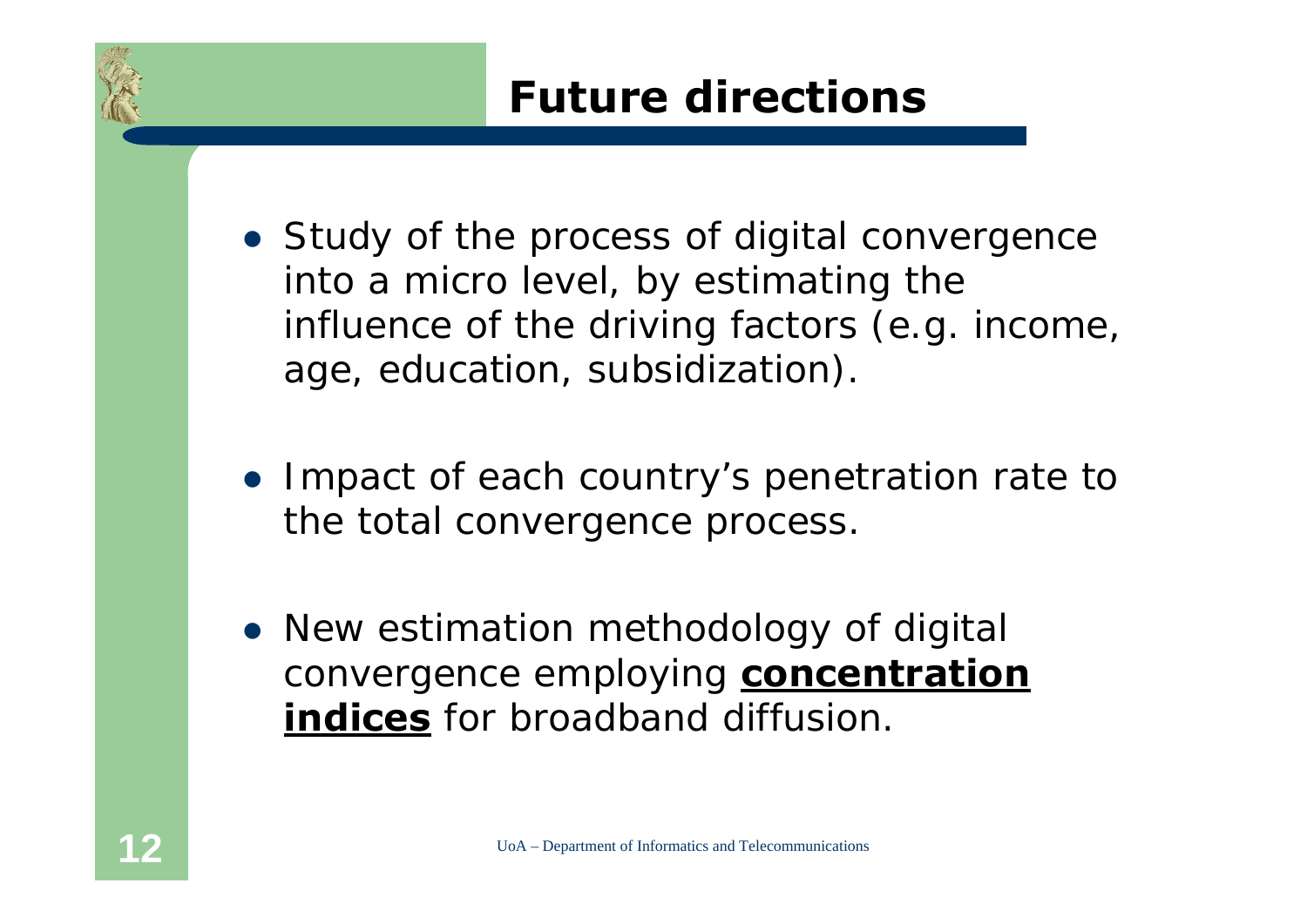

#### **The estimation of concentration indices in mobile technology**

#### **WG1**

National and Kapodistrian University of Athens

Department of Informatics and Telecommunications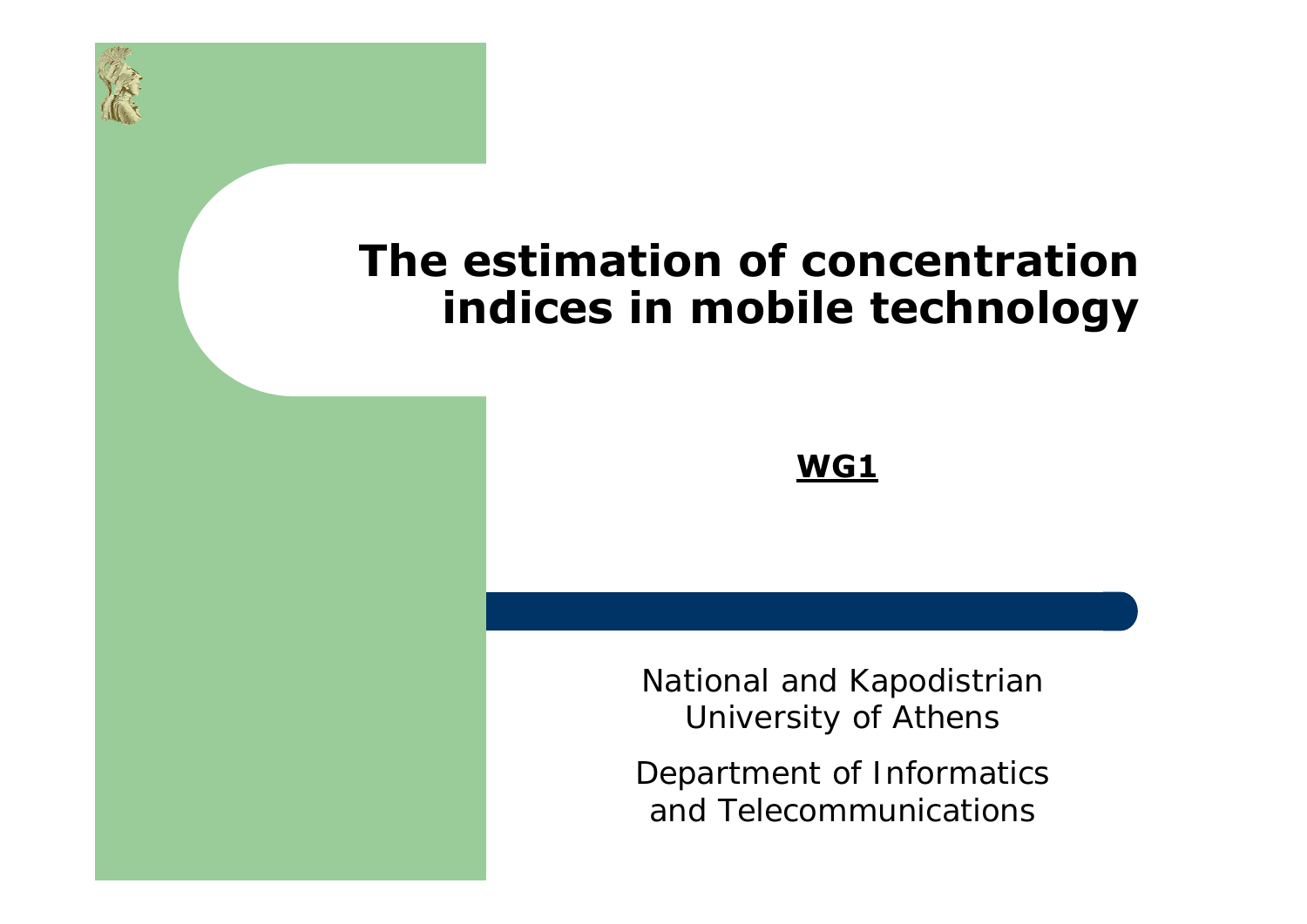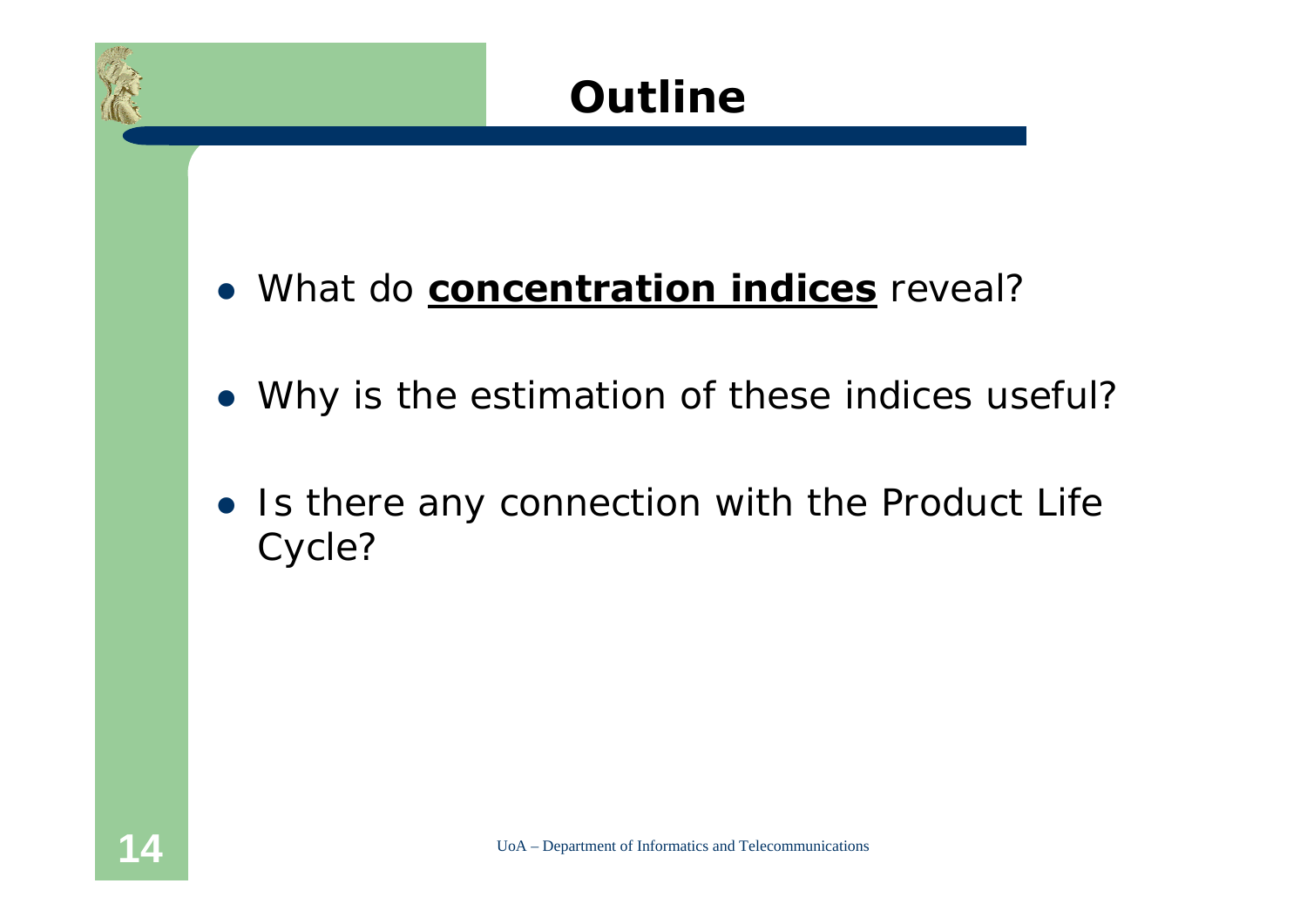# **Product Life Cycle**



Source: William D.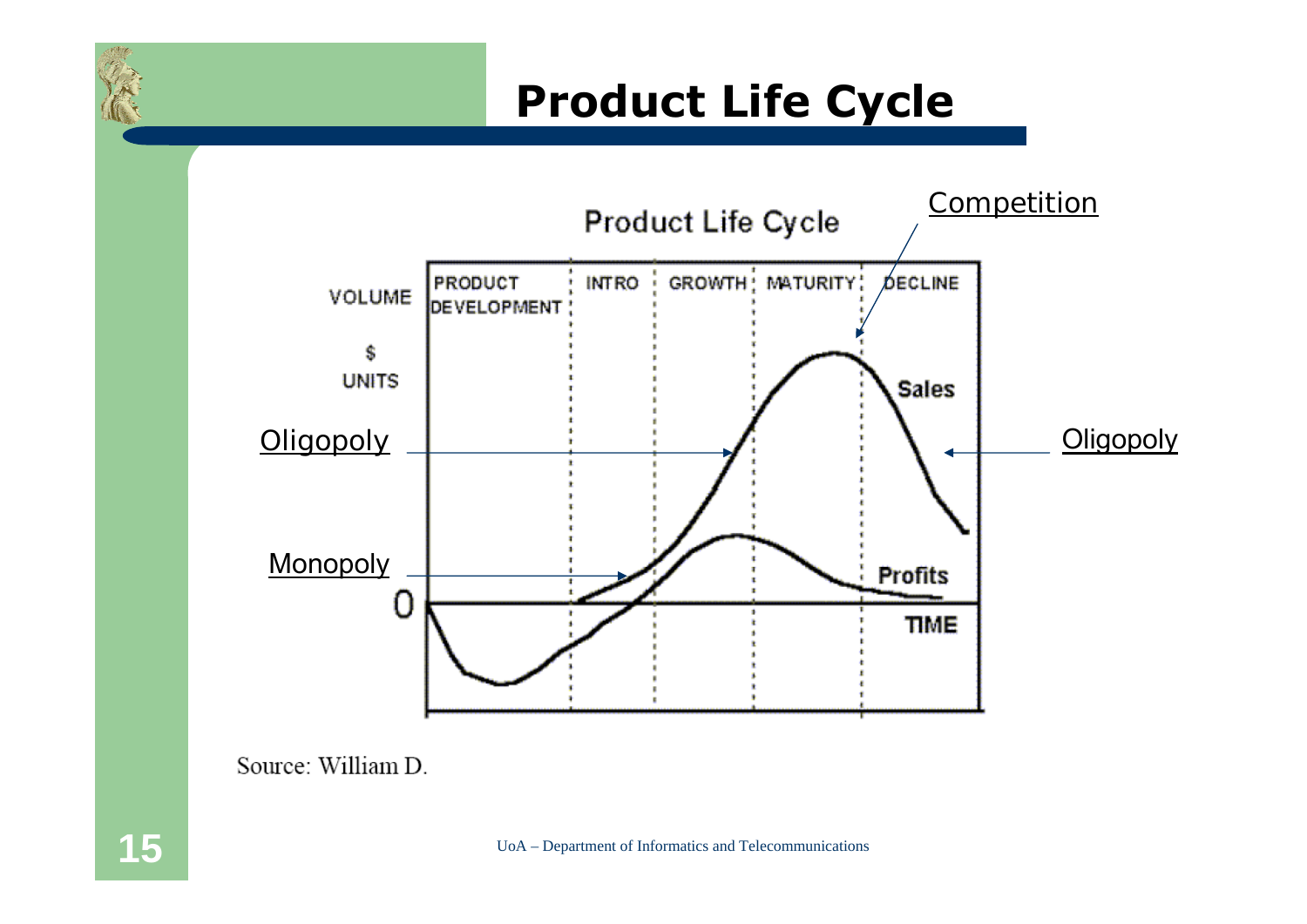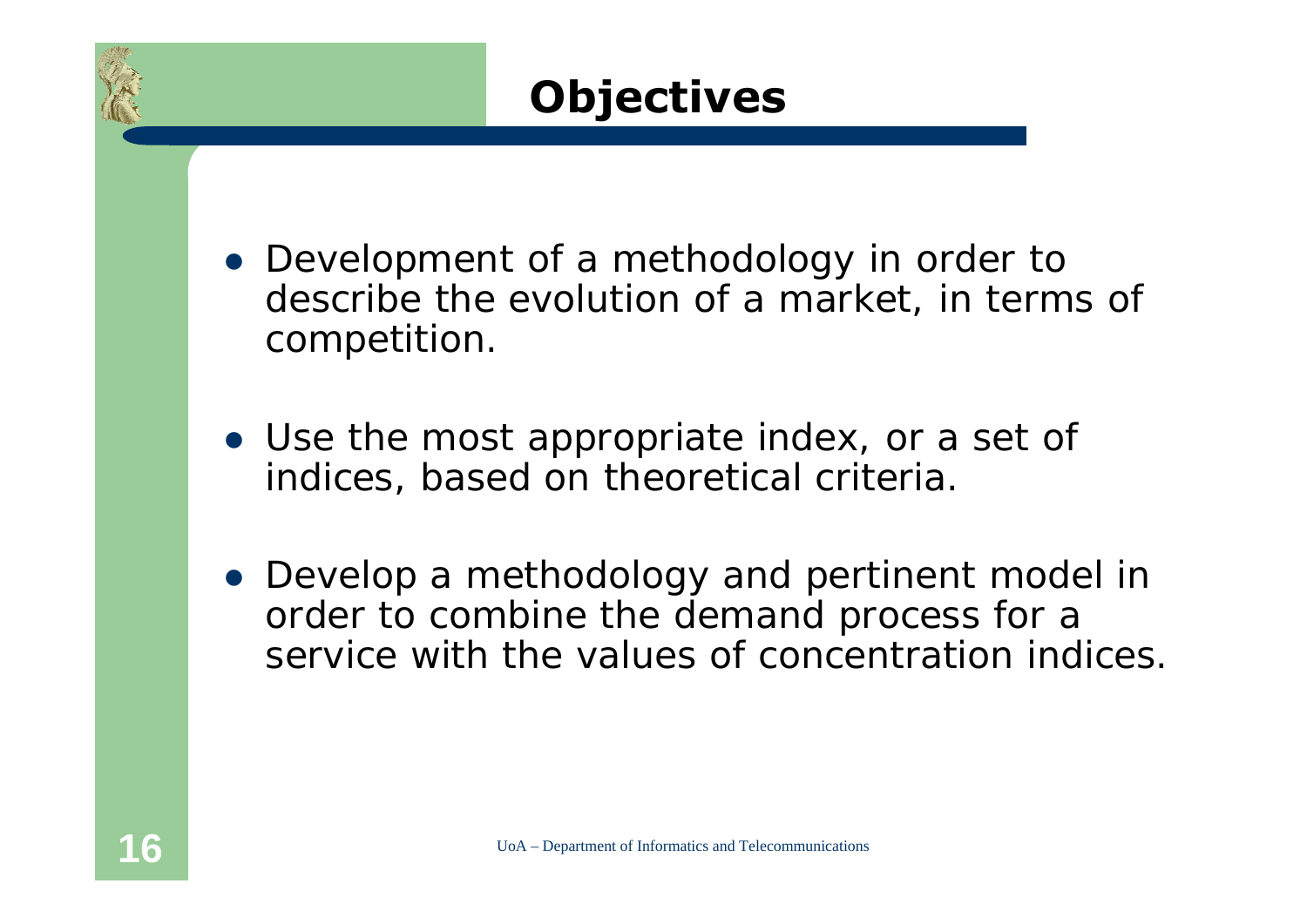# **Concentration Indices I**

• Simple estimation

$$
SM=1/N
$$

 $N=$  number of firms in the market

**• Herfindahl- Hirschman (HHI)** 2 1*N*  $HHI = \sum s_i$ *i*= $=\sum$ 

 $s_i$ =market share of each firm

 $\bullet$ Hannah – Kay

$$
HK(\theta) = (\sum_{i=1}^N s_i^{\theta})^{1/(1-\theta)}
$$

 $s_i$ =market share of each firm and  $\theta$ =constant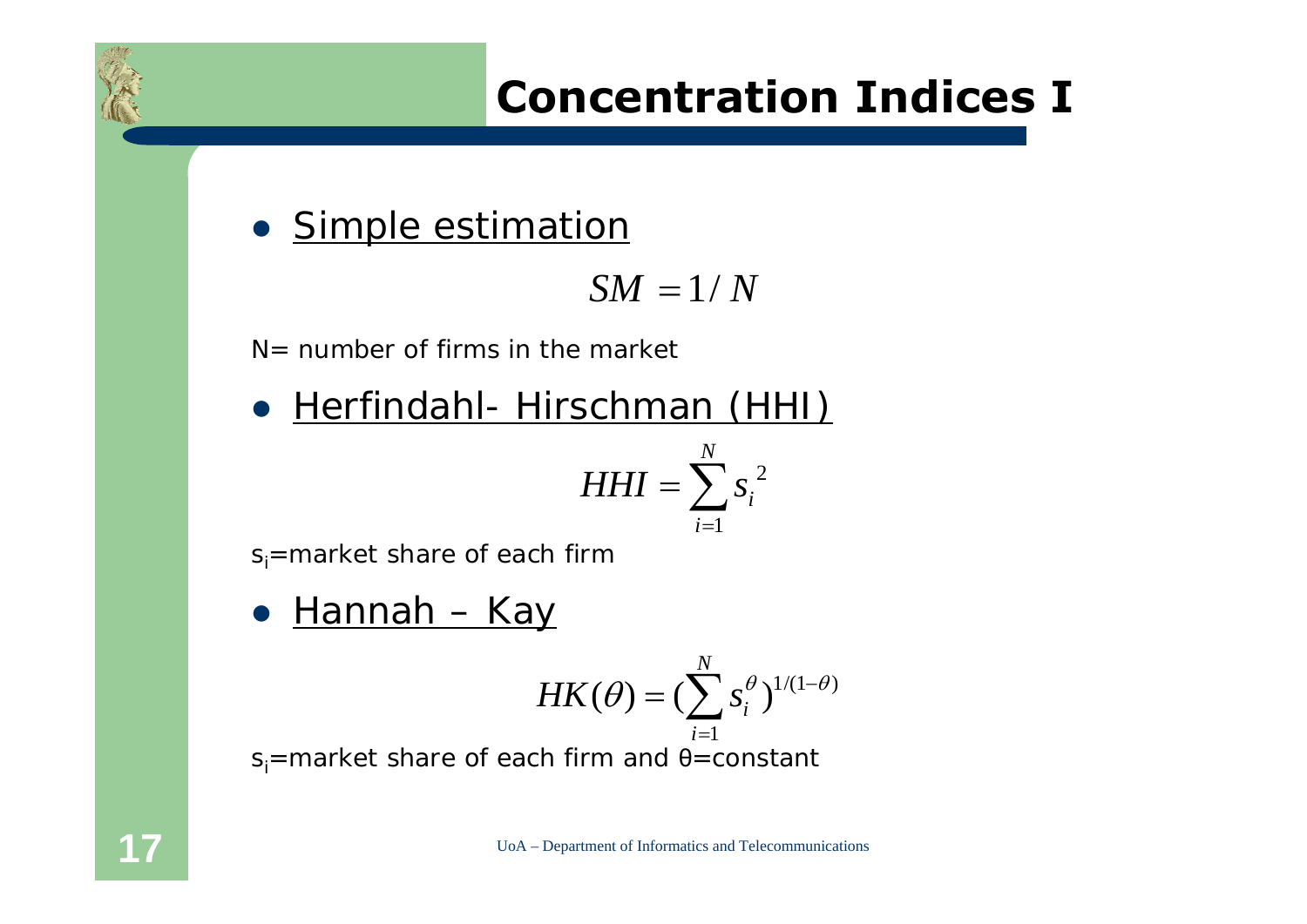

• Entropy  $s_i$ =market share of each firm  $\bullet$  Rosenbluth log *N*  $\sum_{i}^{b_i}$ <sup>10</sup> $\sum_{i}^{b_i}$  $E = -\sum s_i \log s$ 1  $2\sum i s_i -1$ *R is* =  $\sum i s_i -$ 

i=the order of each firm based on market share $s_i$ =market share of each firm

 $\bullet$  Comprehensive Concentration Index-CCI  $s_1 + \sum_{i=2} s_i^2$  $(2 - s_i)$ *N*  $\sum_{i=2}^{3}$  <sup>3</sup><sub>*i*</sub> (2 <sup>3</sup><sub>*i*</sub>  $CCI = S_1 + \sum_{i} S_i^2 (2 - s_i)$ == $= s_1 + \sum_{i} s_i^2 (2 -$ 

 $s_i$ =market share of each firm and  $s_i$ =market share of the biggest firm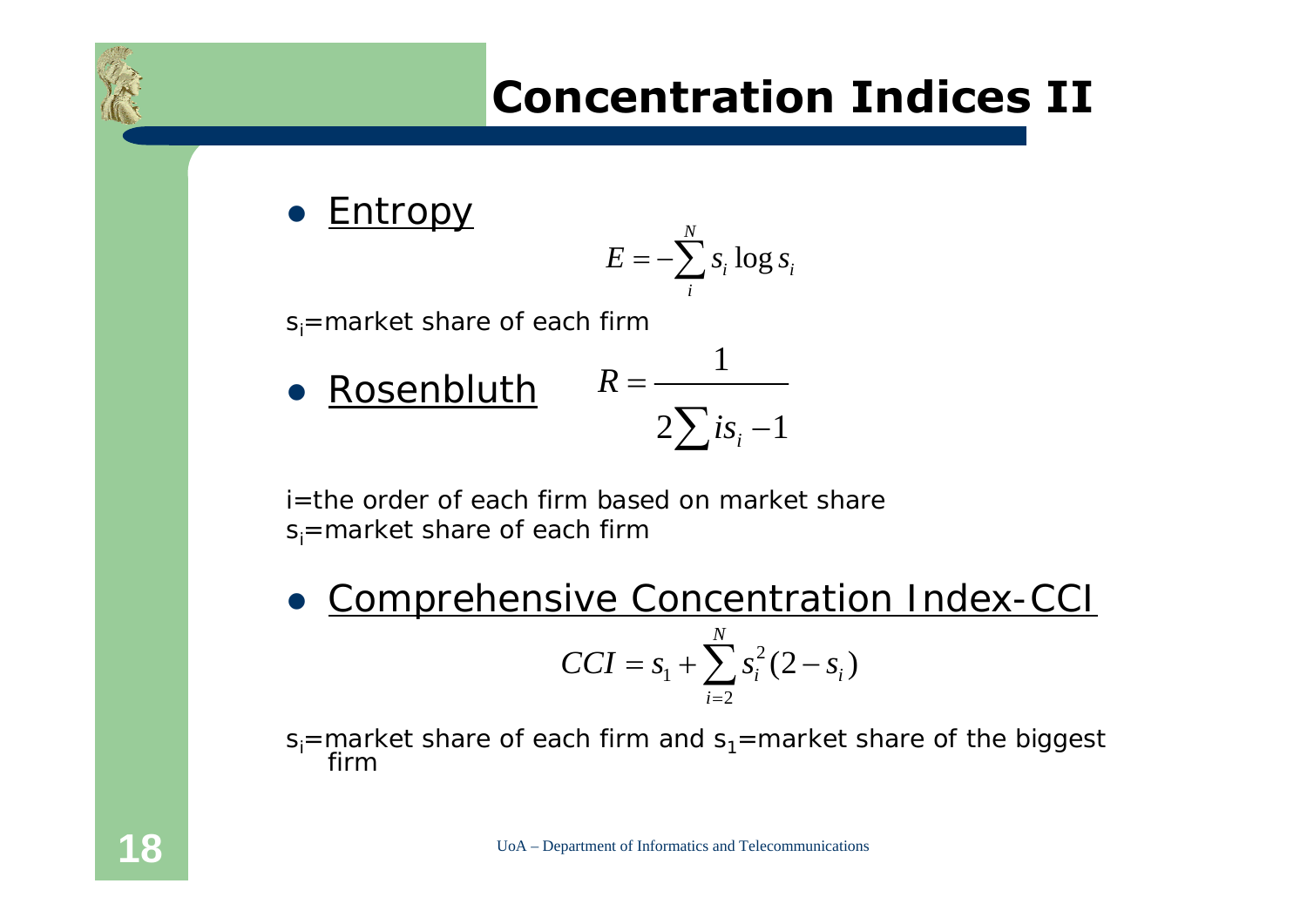

#### **Important dates**

|                | <b>New Entry</b>                                   | Liberalization | 100%<br><b>Penetration</b><br>over<br><b>Population</b> | <b>Exit</b>                                               | <b>Other</b>                           |
|----------------|----------------------------------------------------|----------------|---------------------------------------------------------|-----------------------------------------------------------|----------------------------------------|
| <b>Finland</b> | Saunalahti<br>(2003)                               | 1994           | 2005                                                    | Telia<br>Finland<br>(2003)                                |                                        |
| <b>Poland</b>  | <b>MVNOs</b><br>(2006)<br>P <sub>4</sub><br>(2007) | 2003           | 2007                                                    |                                                           |                                        |
| <b>Greece</b>  | Cosmote<br>(1998)<br>Q-Telecom<br>(2002)           | 2001           | 2004                                                    | $Q-$<br>Telecom<br>merged<br>with<br><b>TIM</b><br>(2007) | Tim<br>became<br><b>WIND</b><br>(2006) |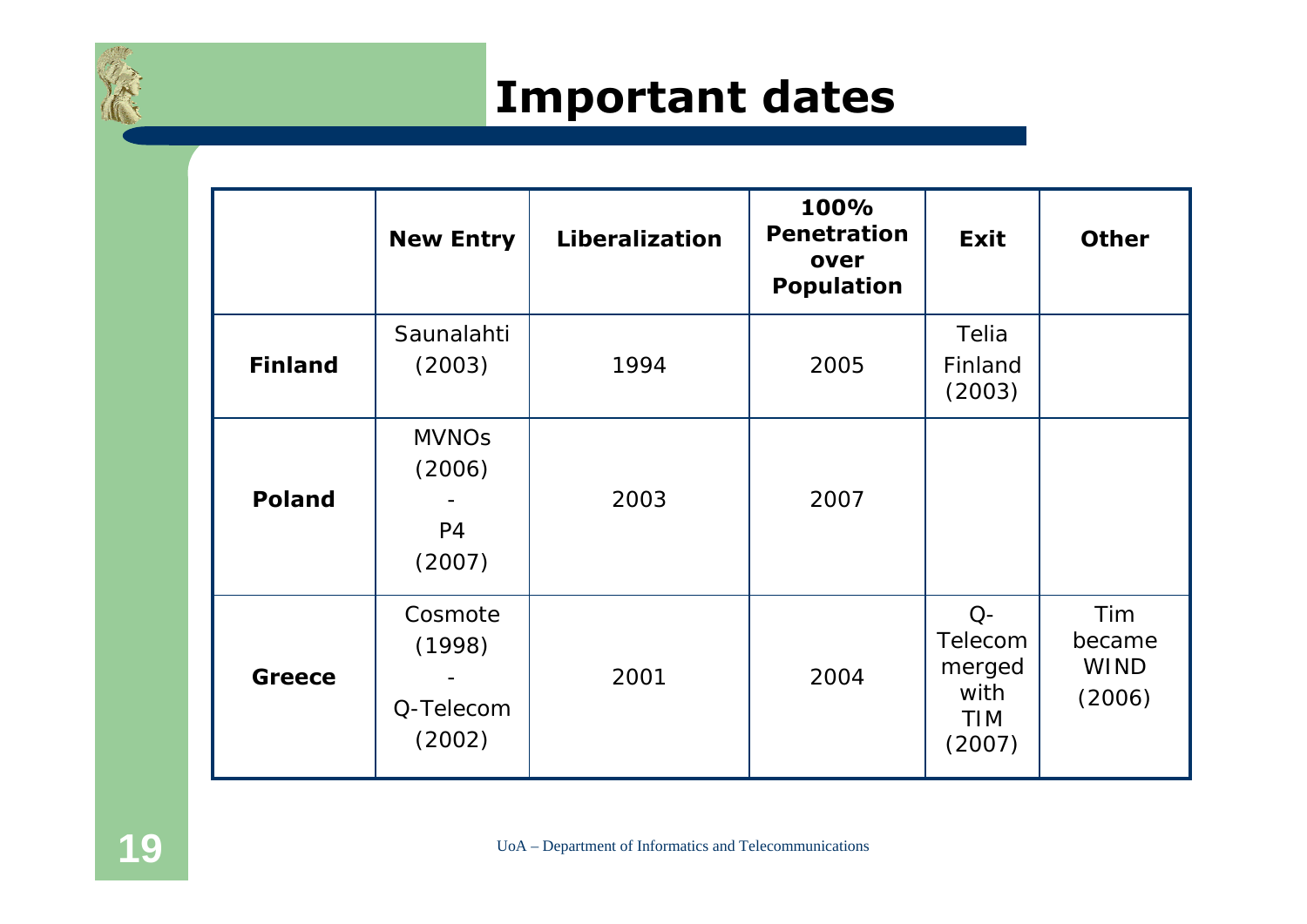### **Results from Finland**

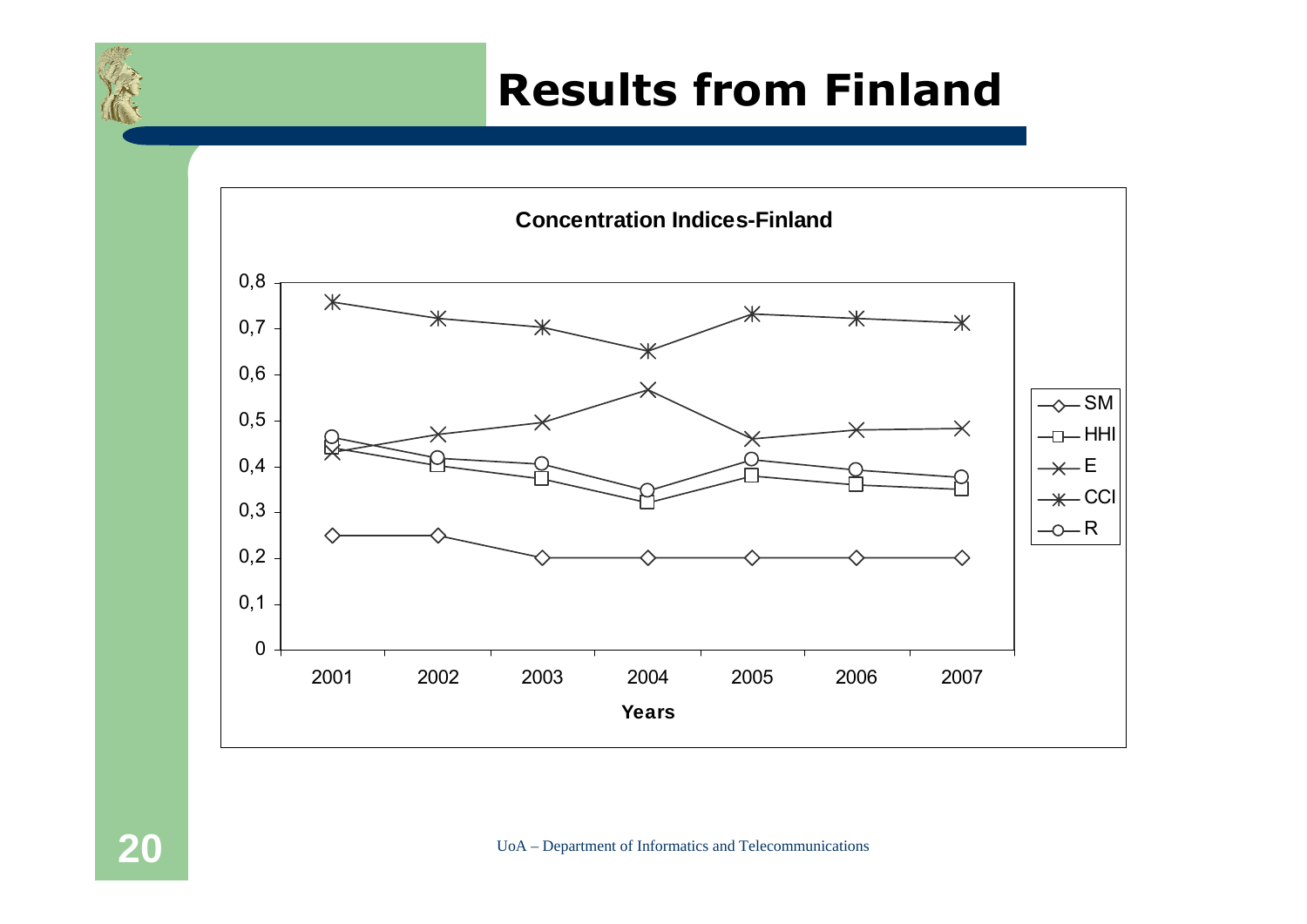#### **Results from Poland**

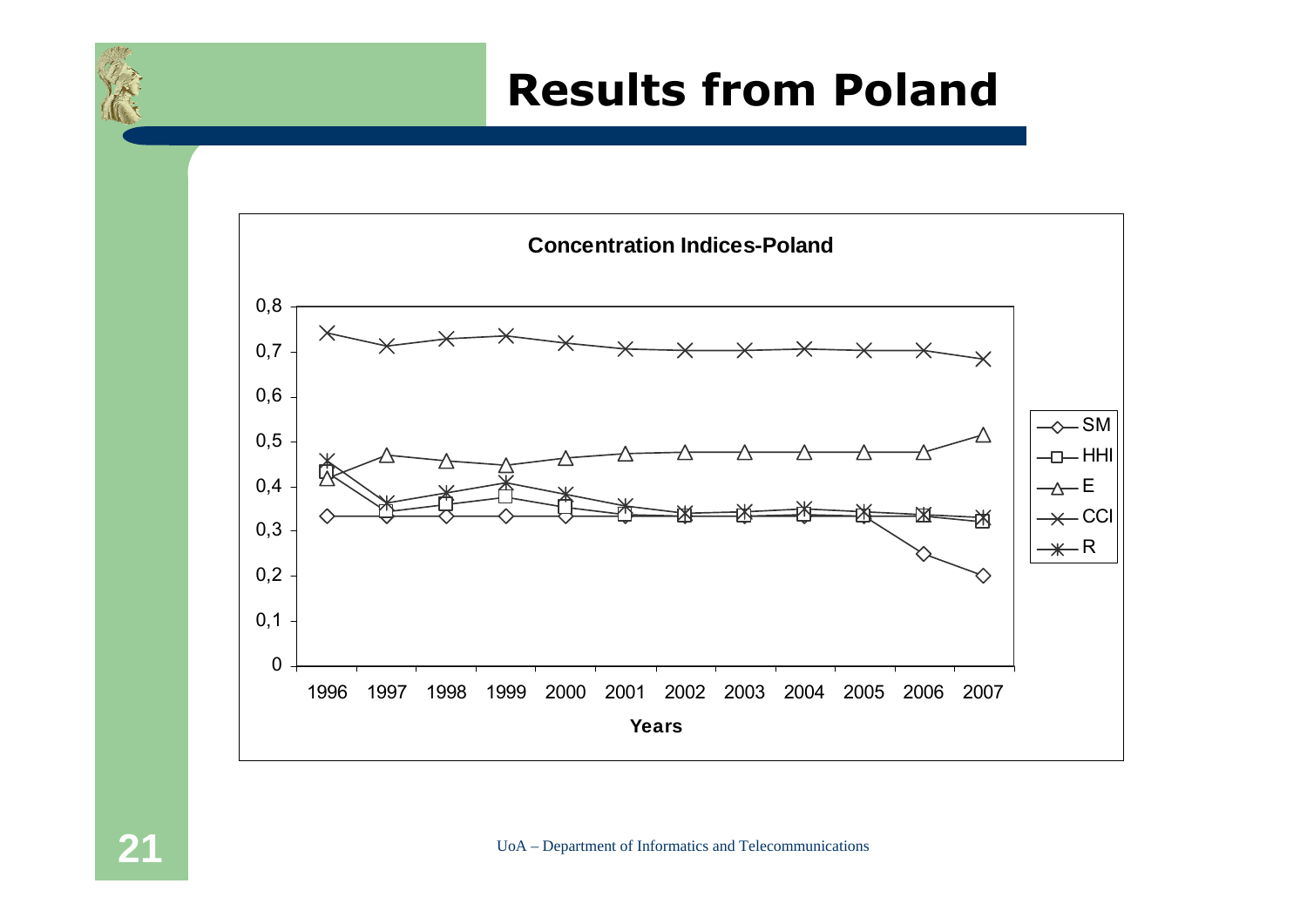#### **Results from Greece**

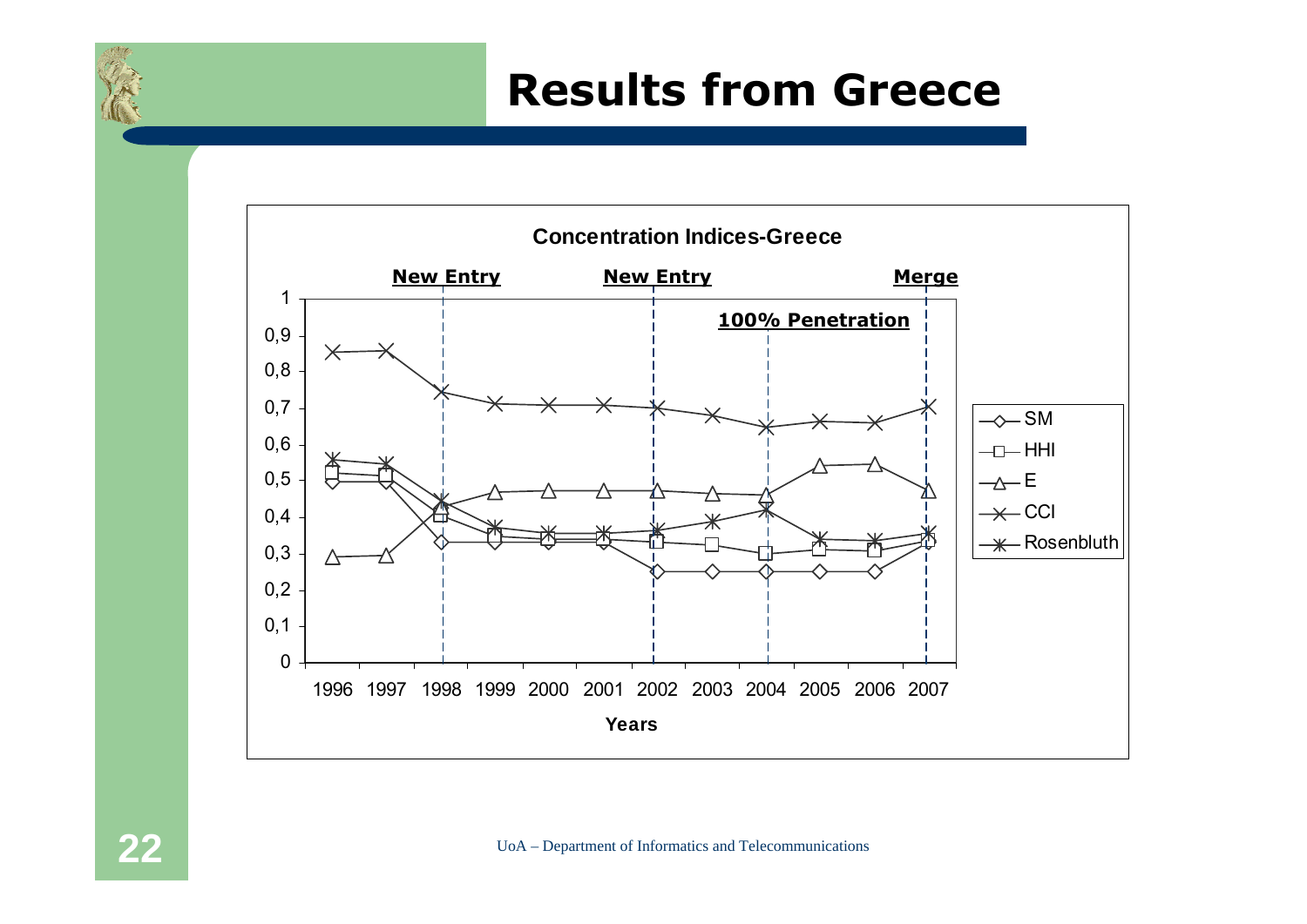# **Hannah-Kay Index (θ=0,5)**

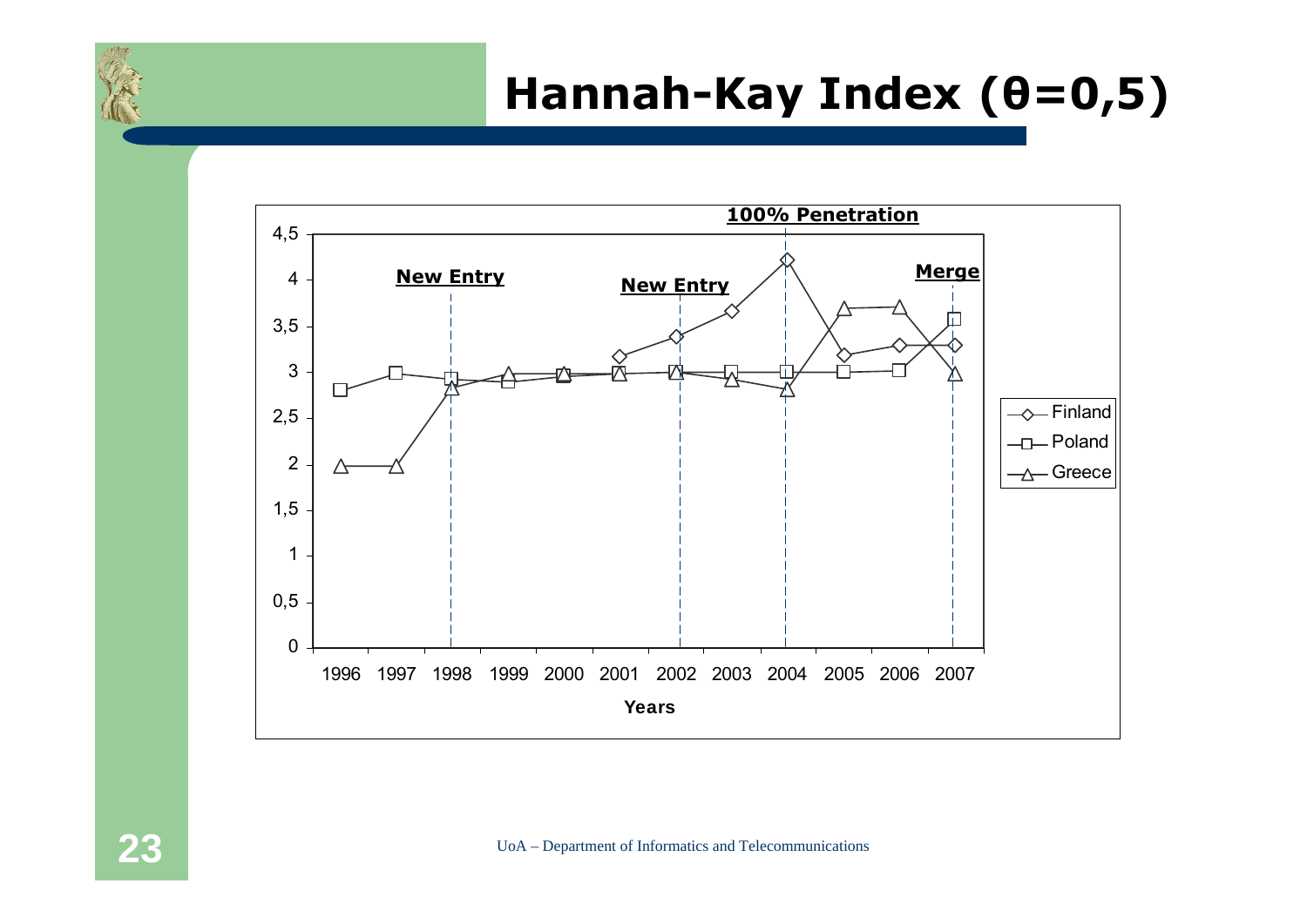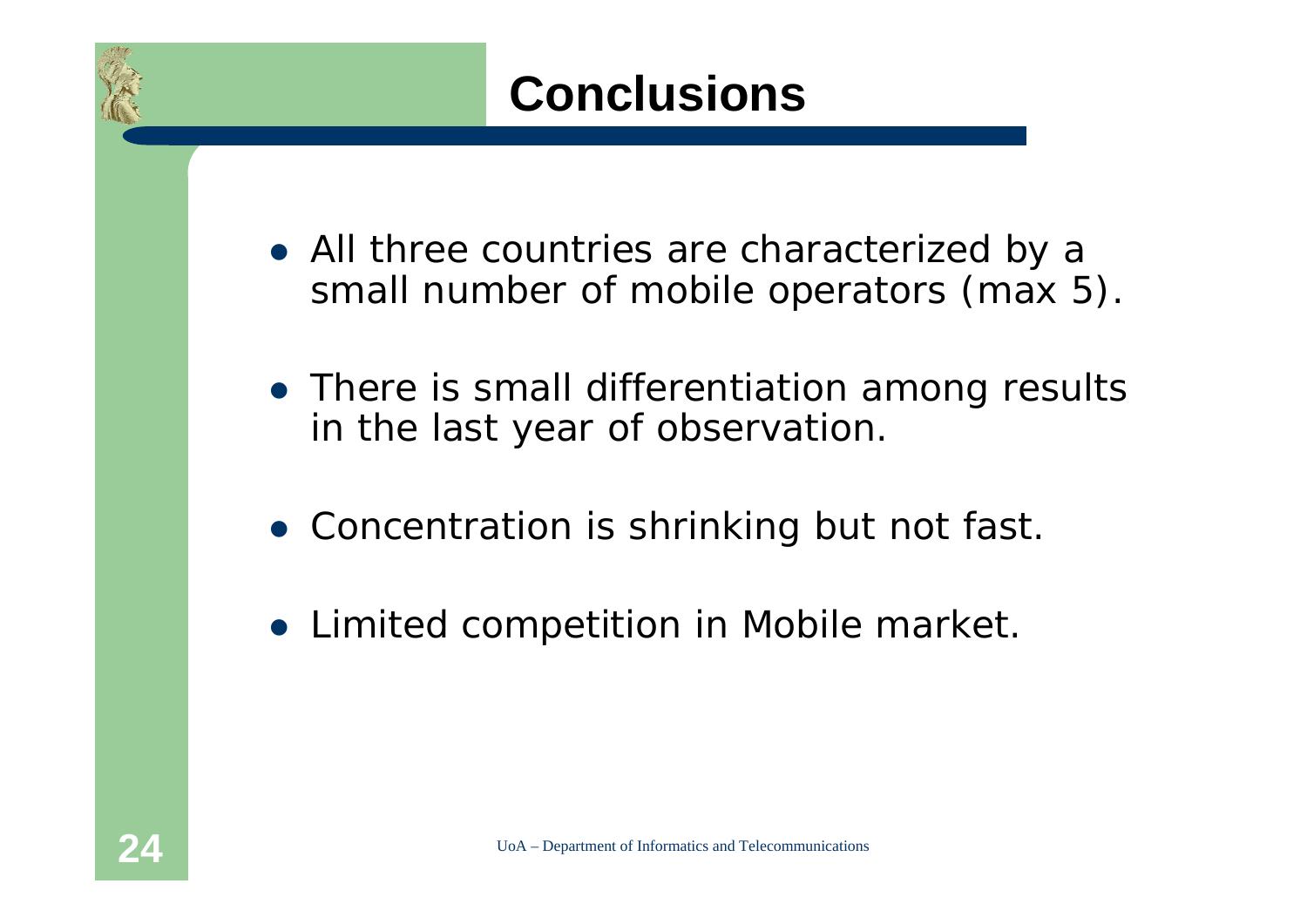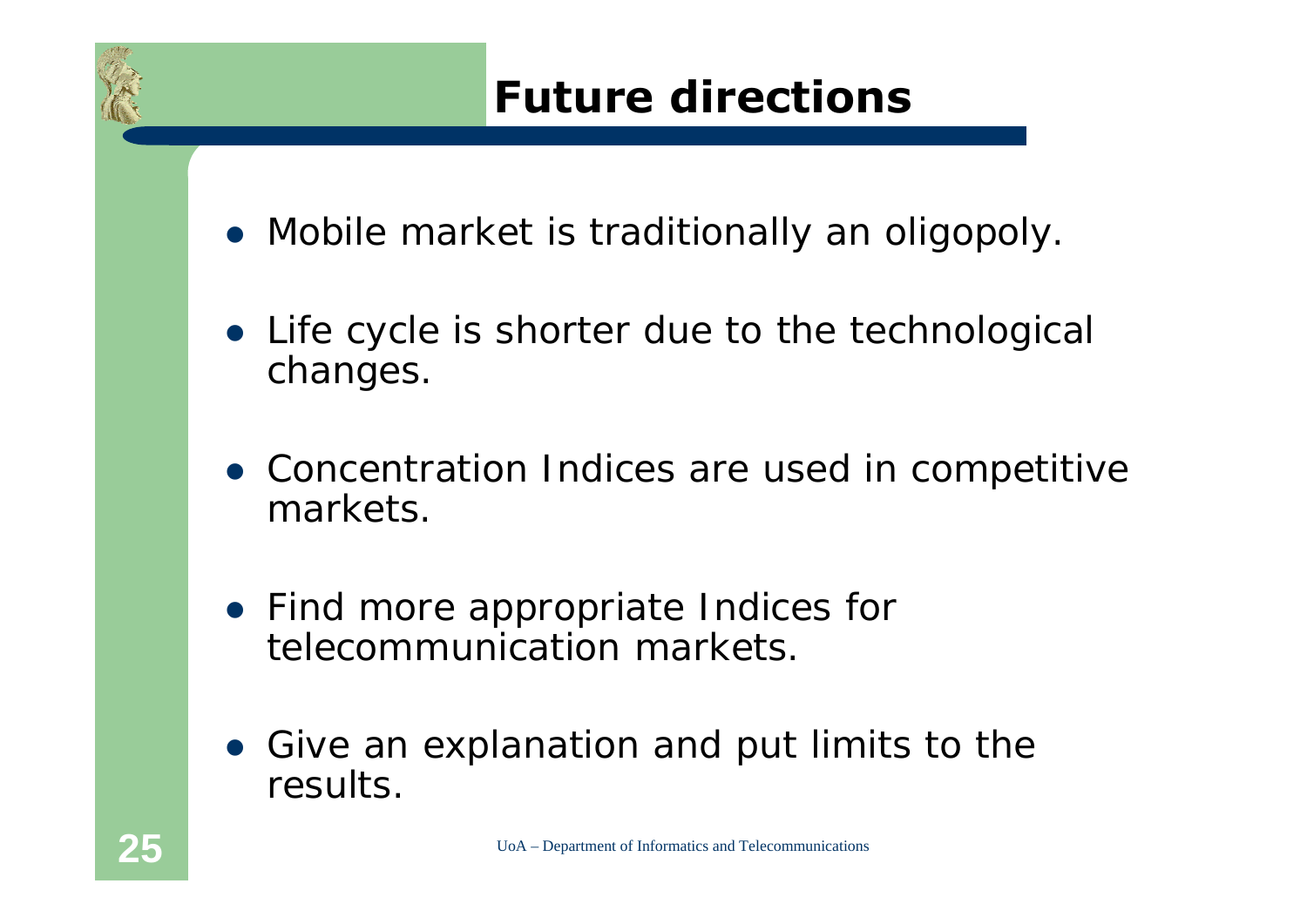# **References**

- O M. Naldi, "Concentration Indices and Zipf's law", *Economics Letters, vol. 78, pp. 329-334, 2002.*
- W. J. Reed, "The Pareto, Zipf and other power laws", *Economics Letters*, vol. 74, pp. 15-19, 200.
- Z., He, K. Lim and P. Wong, "Entry and competitive dynamics in the mobile telecommunications market", *Research Policy*, vol.35, pp.1146-1165, 2006.
- S. Chakravarty and W. Eichhorn, "An axiomatic characterization of a generalised index of concentration", *The Journal of Productivity Analysis*, vol. 2, pp.103-112, 1991.
- **•** D. William and J.E. McCarthy, "Essentials of Marketing", *Product Life Cycle*, Richard D Irwin, 1997.
- *The Economist,* "Survey of Telecommunications: Death of Distance", pp. 10-12 & 25-33, 1995.